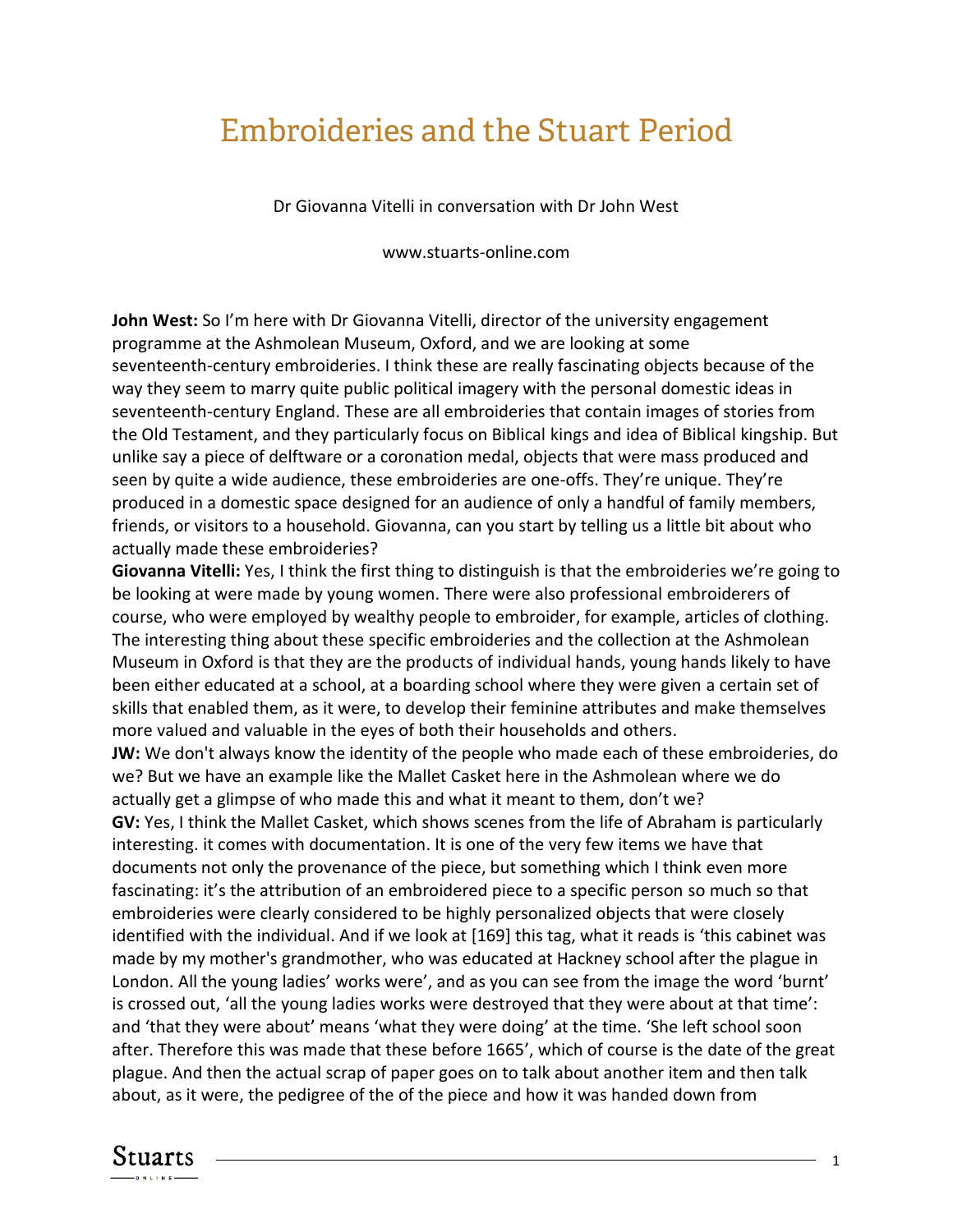generation to generation. And this is quite unusual. But what's absolutely fascinating about this is the connection the really tight connection between a young woman's output and her identity. **JW:** So you've explained beautifully how these are intensely personal pieces. But what I also find very fascinating about them is that they also seem to be picking up on themes and symbols from public life. So each embroidery is showing scenes from the lives of key biblical figures, and many of them are kings, so in the casket we have the life of Abraham, Abraham was a key model of kingship in the Old Testament. We also have embroideries of the proclamation of Solomon. James I was compared to Solomon a lot. We also have images of King David, and King Charles was of course known as David. Do you think that when a young woman came to make an embroidery like this, and they made choices about what they were going to depict, they may have consciously started to look to those symbols from the political world around them. **GV:** Yes, the actual biblical or classical themes that were chosen, as it were, for centrepieces, were chosen from a wide range of pattern books that were in circulation at the time. They may not have necessarily been chosen by the young woman herself. It may have been a family choice. It may have reflected political or social messages that were that the family wish to have transmitted. And as we appreciate, anything from the Mallet Casket which was at the time of the plague, or indeed looking at another embroidery such as the David and Bathsheba embroidery, which dated from an earlier period, the politics behind the family's position may have been expressed through the choice of biblical narrative. But what is interesting is the way in which the theme was illustrated by the individual young woman, and indeed these surrounding, if you want I wouldn't call them peripheral, but the surrounding motifs on any embroidery which are so rich and so varied would have likely been more in the purview of the girl or young woman to have chosen herself. For example in this particular embroidery of Ahazuerus receiving Esther, what we have is a really interesting set of motifs that actually surround the principal characters in the centre.

**JW:** So the story of a Ahazuerus and Esther and Haman comes from the book of Esther in the Old Testament. And Haman is the king's counsellor, And the king orders that all should bow before Haman, as his chief counsellor. But one person refuses to bow before Haman: that's Mordechai. And in response Haman says that Mordechai should be condemned to death. But not just Mordechai. All of the Jewish people. But Esther herself is Jewish. So she eventually convinces her husband to spare Mordechai's life and in the end Haman is killed in Mordechai's place. And interestingly in the very corner of this embroidery, you have this image of a man being hung from a gibbet. And that is Haman, isn't it. Now, this is a fascinating embroidery because if you look very very closely at the two pillars in the middle, behind King Ahazuerus, there is actually a very faint date: it's 1654, I think. So, this is a piece from the middle of the 1650s where you have a story about God's retribution against somebody who would try to destroy his people. I wonder if there's a slight glance to, you know, what might yet come to those people who have killed a king, perhaps, or challenged a king.

**GV:** It's difficult because these pieces of course lack documentation and understanding of choice. But that that is not a bad hypothesis. What's also interesting is that the individual characters in this biblical narrative are portrayed more or less on an equal social scale, at least the four front ones. So there's an interesting there's an interesting contrast, if you want, to say something like the David and Bathsheba, where items of dress (and in fact many embroideries the articles of dress and their position within the composition often reinforce, demonstrate and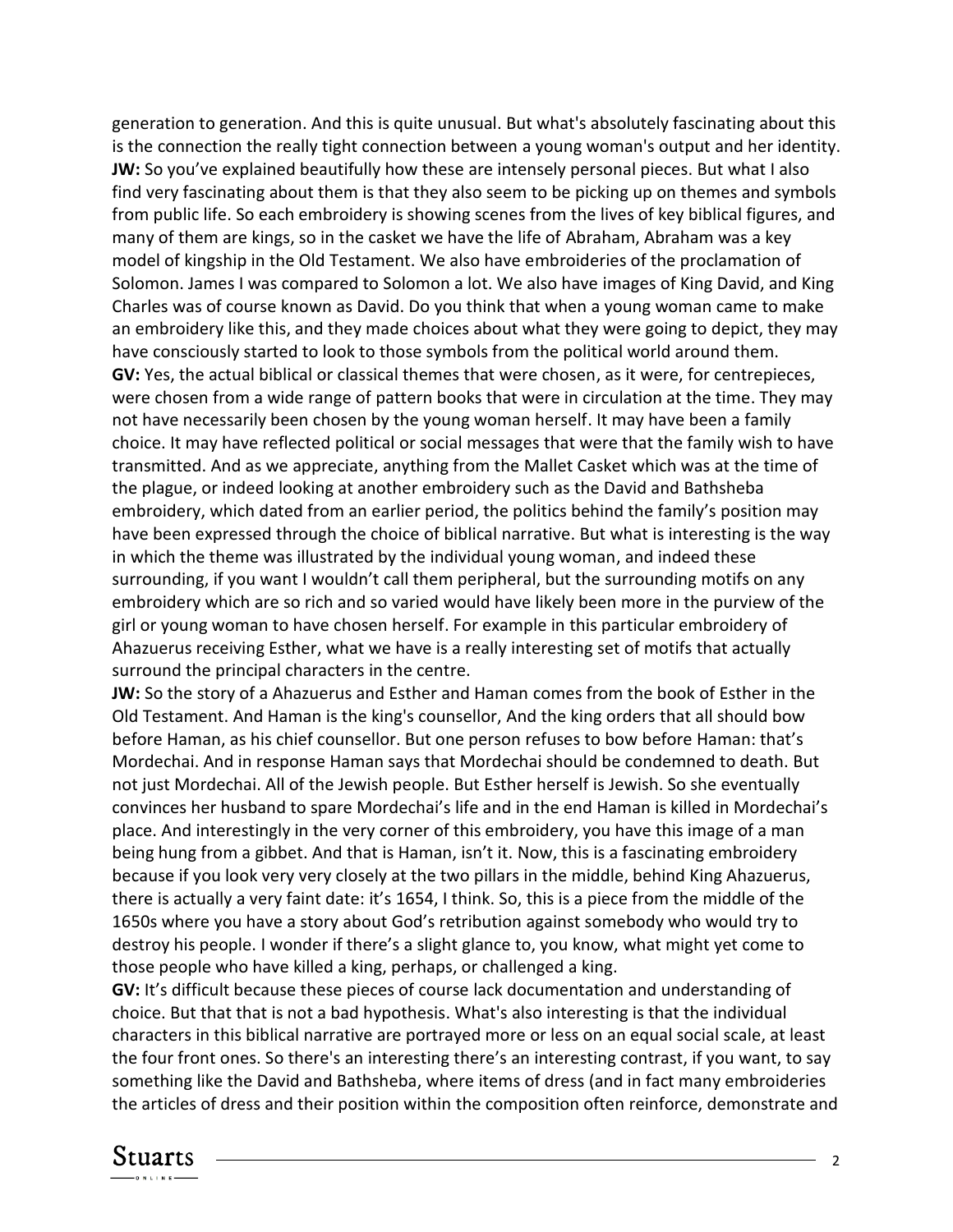reinforce social status) so this slightly, and again this is an interpretation, but it's it is slightly different and is, I think, reflective of the period. The time investment alone was extraordinary for any one piece, and it gives rise to the thought that, you know what, when these girls were sitting there working, was this was almost an opportunity for them to meditate on the topic at hand? And this is why I think that David and Bathsheba embroidery in particular is really fascinating because if you're sitting there working your hundred hours on your embroidery, what are you thinking about as a young woman when you're presented with this moral tale? **JW:** In the case of David and Bathsheba, what is that moral tale, as you say, that the person creating this embroidery is dwelling upon?

**GV:** Well there's two ways of looking at this, Bathsheba was bathing out of doors and had undressed. She's naked and is being spied upon by King David, who lusts after her even though, of course, she's married and her husband Uriah is one of David's most prized generals. David having lusted after Bathsheba, who is, parading herself out in the open, sleeps with her, makes have pregnant, and then realizes that he has to cover up. So he invites, Uriah to come back from the battlefield and encourages him, to take shore leave and sleep with his own wife. Uriah, ever the man, ever the soldier, says absolutely not. Well this causes a small problem for David inasmuch as he can't cover up any longer. So he arranges for Uriah to be killed in battle and then suffers the guilt, the remorse, and the consequences of that action in the bottom right hand panel of this. So if you follow it around, Bathsheba at front and centre. David seen slightly back from the action in the top left. He then commands Uriah to come back from the battlefield in the bottom left. Uriah is killed in battle (top right). The remorse and the guilt sets in (bottom right). But right at the centre constantly, at perhaps the forefront of a young woman's thoughts is Bathsheba in her in her pool. But imagine us embroidering, imagine a young lady embroidering, dozens of hours on a piece like this. But is Bathsheba being immodest? Is she inviting this attention? Is it likely to have reflected the current state of women in public in the Restoration? This is exactly the time of actress appearing on the stage, images of mistress being circulated in engravings and in paintings throughout polite society at the time. What would be a young woman's takeaway from this? Am I responsible by being immodest, for the gazes of otherwise pure and noble men? Or can we, and this is where it gets a little bit subversive, but could we think of David also as being predatory? And does this fit into a society which was, speaking or Restoration, trying to restore morals, trying to restore ideals, trying again to anchor society in some of the principles and values that were supposed to be reflected in something like this, ostensibly reflected in something like this embroidery.

**JW:** Yeah, I mean I was thinking as you described this story about the visibility of women post 1660, as you say. Women are on the public stage and some of those actresses being mistresses of Charles II as well. Nell Gwynn for example.

**GV:** Nell Gwynn, sure.

**JW:** You know, this seems to be an embroidery where you can imagine the person making it dwelling on the story but making those links out to the kind of gossip and rumour out in the city, about the behaviour of a king, like King David, who feels very highly sexed. So really I mean these are interesting, these biblical narratives, they could be guides for society order and kinds of behaviour for women. But there's also a chance that it gives these women, creators of these embroideries, a chance to reflect upon stories that in turn might trigger them to think about contemporary issues, contemporary concerns, anxieties even about women in society, women